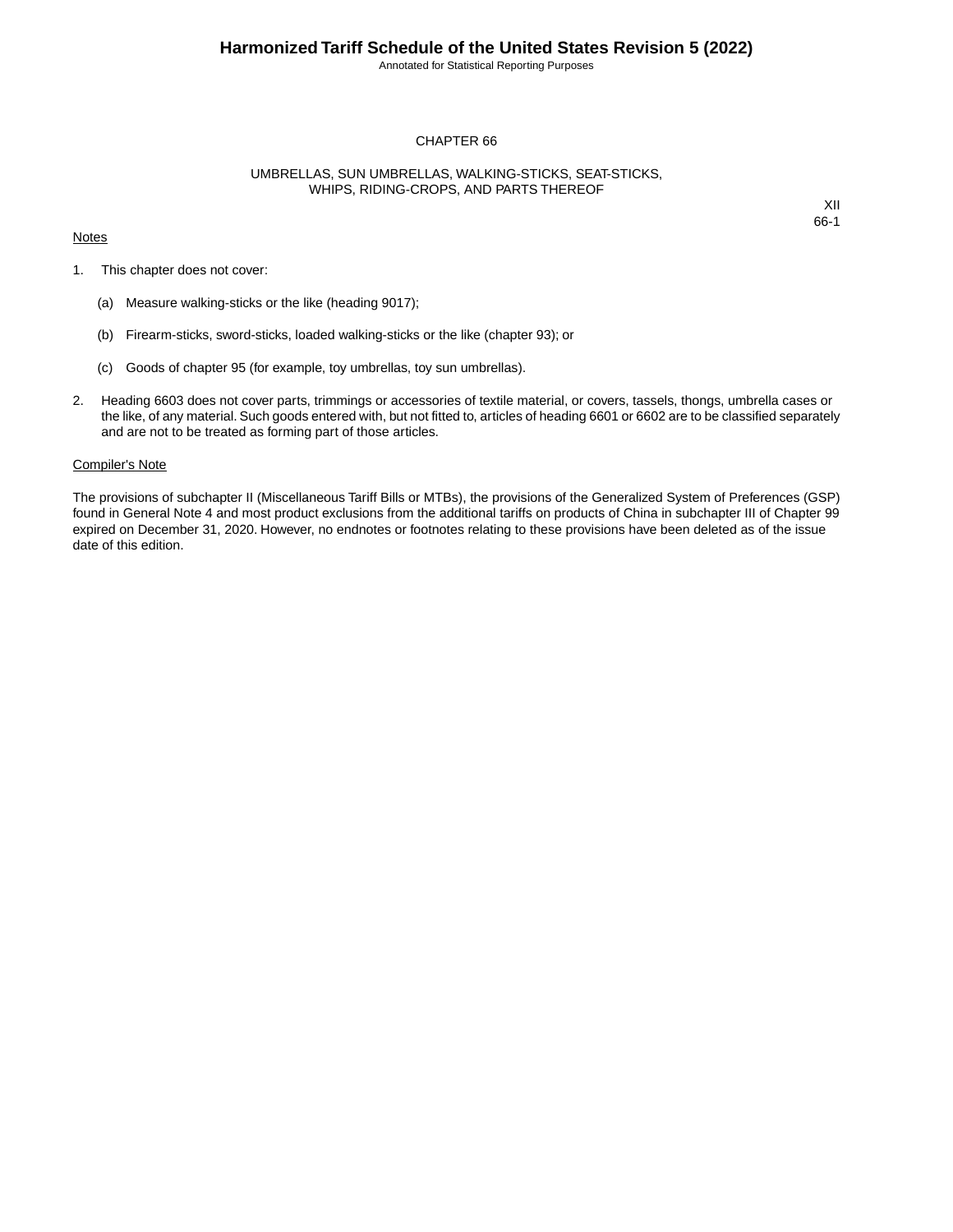# **Harmonized Tariff Schedule of the United States Revision 5 (2022)**

Annotated for Statistical Reporting Purposes

| Heading/      | <b>Stat</b> |                                                                                                | Unit                     | Rates of Duty |                                        |                |
|---------------|-------------|------------------------------------------------------------------------------------------------|--------------------------|---------------|----------------------------------------|----------------|
| Subheading    | Suf-        | Article Description                                                                            | of                       |               | 1                                      | $\overline{2}$ |
|               | fix         |                                                                                                | Quantity                 | General       | Special                                |                |
| 6601          |             | Umbrellas and sun umbrellas (including walking-stick                                           |                          |               |                                        |                |
| 6601.10.00 00 |             | umbrellas, garden umbrellas and similar umbrellas):                                            |                          |               |                                        |                |
|               |             |                                                                                                | . doz 6.5% <sup>1/</sup> |               | Free (A*, AU, BH,<br>CL, CO, D, E, IL, | 40%            |
|               |             |                                                                                                |                          |               | JO, KR, MA, OM,                        |                |
|               |             |                                                                                                |                          |               | P, PA, PE, S, SG)                      |                |
|               |             | Other:                                                                                         |                          |               |                                        |                |
| 6601.91.00    | 00          |                                                                                                |                          |               |                                        | 40%            |
| 6601.99.00 00 |             |                                                                                                |                          |               | Free (A, AU, BH, CL,                   | 40%            |
|               |             |                                                                                                |                          |               | CO, D, E, IL, JO,                      |                |
|               |             |                                                                                                |                          |               | KR, MA, OM, P,                         |                |
|               |             |                                                                                                |                          |               | PA, PE, S, SG)                         |                |
|               |             | 6602.00.00   00   Walking-sticks, seat-sticks, whips, riding-crops and the like   No   $4\%^2$ |                          |               | Free (A, AU, BH, CL, 40%               |                |
|               |             |                                                                                                |                          |               | CO, D, E, IL, JO,                      |                |
|               |             |                                                                                                |                          |               | KR, MA, OM, P,                         |                |
|               |             |                                                                                                |                          |               | PA, PE, S, SG)                         |                |
| 6603          |             | Parts, trimmings and accessories of articles of heading 6601                                   |                          |               |                                        |                |
|               |             | or 6602:                                                                                       |                          |               |                                        |                |
| 6603.20       |             | Umbrella frames, including frames mounted on shafts                                            |                          |               |                                        |                |
| 6603.20.30 00 |             | (sticks):<br>For hand-held umbrellas chiefly used for protection                               |                          |               |                                        |                |
|               |             |                                                                                                | No Free <sup>1/</sup>    |               |                                        | 60%            |
|               |             |                                                                                                |                          |               |                                        |                |
| 6603.20.90 00 |             |                                                                                                | No 12% <sup>3/</sup>     |               | Free (A, AU, BH, CL, 60%               |                |
|               |             |                                                                                                |                          |               | CO, D, E, IL, JO,<br>KR, MA, OM, P,    |                |
|               |             |                                                                                                |                          |               | PA, PE, S, SG)                         |                |
| 6603.90       |             | Other:                                                                                         |                          |               |                                        |                |
| 6603.90.41    | 00          |                                                                                                |                          |               |                                        | 45%            |
| 6603.90.81    | 00          |                                                                                                |                          |               | Free (A, AU, BH, CL, 45%               |                |
|               |             |                                                                                                |                          |               | CO, D, E, IL, JO,                      |                |
|               |             |                                                                                                |                          |               | KR, MA, OM, P,                         |                |
|               |             |                                                                                                |                          |               | PA, PE, S, SG)                         |                |
|               |             |                                                                                                |                          |               |                                        |                |
|               |             |                                                                                                |                          |               |                                        |                |
|               |             |                                                                                                |                          |               |                                        |                |
|               |             |                                                                                                |                          |               |                                        |                |
|               |             |                                                                                                |                          |               |                                        |                |
|               |             |                                                                                                |                          |               |                                        |                |
|               |             |                                                                                                |                          |               |                                        |                |
|               |             |                                                                                                |                          |               |                                        |                |
|               |             |                                                                                                |                          |               |                                        |                |
|               |             |                                                                                                |                          |               |                                        |                |
|               |             |                                                                                                |                          |               |                                        |                |
|               |             |                                                                                                |                          |               |                                        |                |
|               |             |                                                                                                |                          |               |                                        |                |
|               |             |                                                                                                |                          |               |                                        |                |
|               |             |                                                                                                |                          |               |                                        |                |
|               |             |                                                                                                |                          |               |                                        |                |
|               |             |                                                                                                |                          |               |                                        |                |
|               |             |                                                                                                |                          |               |                                        |                |
|               |             |                                                                                                |                          |               |                                        |                |
|               |             |                                                                                                |                          |               |                                        |                |
|               |             |                                                                                                |                          |               |                                        |                |
|               |             |                                                                                                |                          |               |                                        |                |
|               |             |                                                                                                |                          |               |                                        |                |
|               |             |                                                                                                |                          |               |                                        |                |
|               |             |                                                                                                |                          |               |                                        |                |
|               |             |                                                                                                |                          |               |                                        |                |
|               |             |                                                                                                |                          |               |                                        |                |

XII 66-2